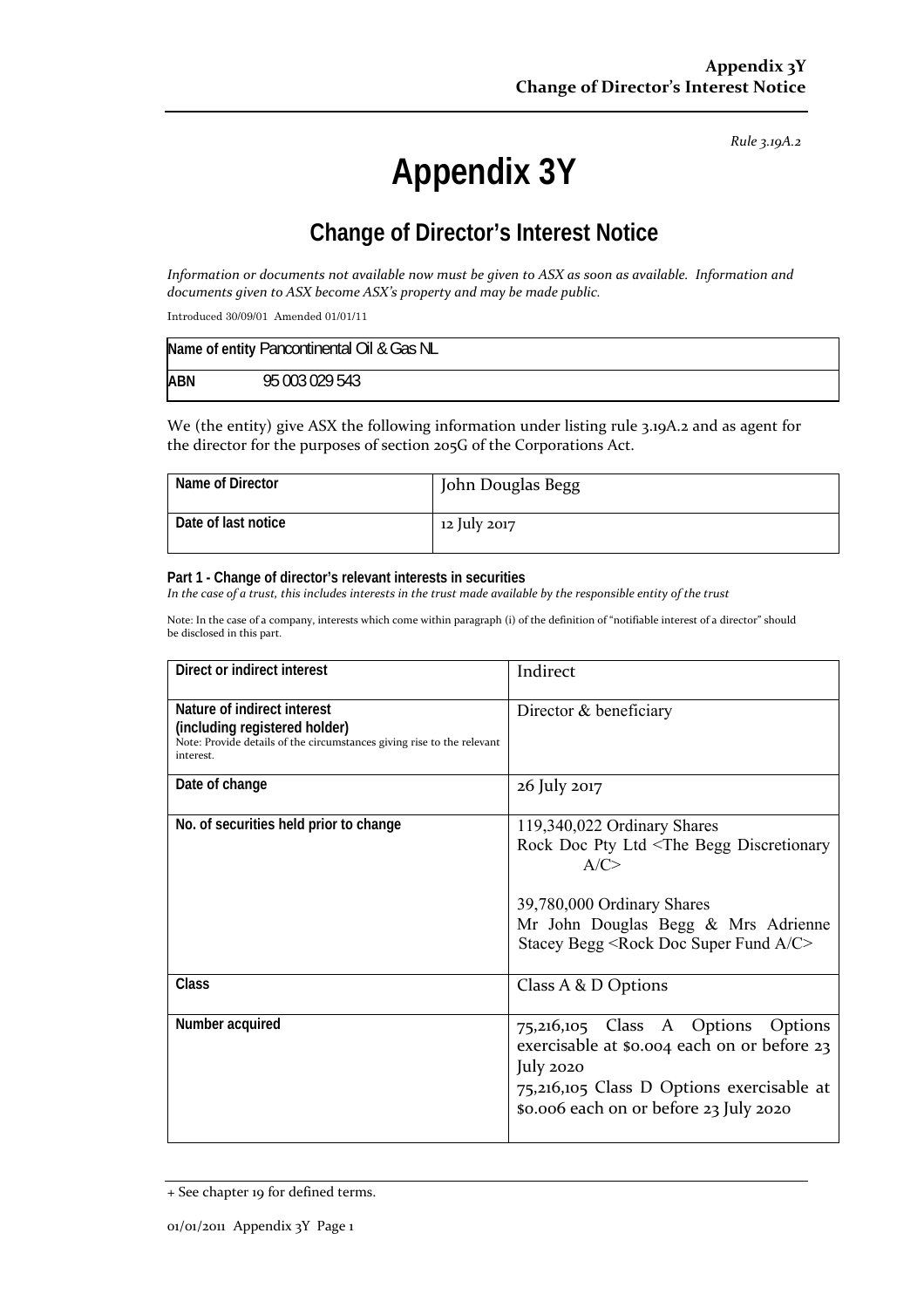| Number disposed                                                                                                                                                            | Nil                                                                                                                                                                                                                                                                                                                                                                                                                   |
|----------------------------------------------------------------------------------------------------------------------------------------------------------------------------|-----------------------------------------------------------------------------------------------------------------------------------------------------------------------------------------------------------------------------------------------------------------------------------------------------------------------------------------------------------------------------------------------------------------------|
| Value/Consideration<br>Note: If consideration is non-cash, provide details and estimated<br>valuation                                                                      | Nil                                                                                                                                                                                                                                                                                                                                                                                                                   |
| No. of securities held after change                                                                                                                                        | 119,340,022 Ordinary Shares<br>75,216,105 Class A Options exercisable at<br>\$0.004 each on or before 23 July 2020<br>Rock Doc Pty Ltd <the begg="" discretionary<br="">A/C<br/>39,780,000 Ordinary Shares<br/>75,216,105 Class D Options exercisable at<br/>\$0.006 each on or before 23 July 2020<br/>Mr John Douglas Begg &amp; Mrs Adrienne<br/>Stacey Begg <rock a="" c="" doc="" fund="" super=""></rock></the> |
| Nature of change<br>Example: on-market trade, off-market trade, exercise of options,<br>issue of securities under dividend reinvestment plan, participation in<br>buy-back | of<br>Options<br>Issue<br>approved<br>by<br>Shareholders on 10 July 2017                                                                                                                                                                                                                                                                                                                                              |

### **Part 2 – Change of director's interests in contracts –N/A**

Note: In the case of a company, interests which come within paragraph (ii) of the definition of "notifiable interest of a director" should be disclosed in this part.

| Detail of contract                                                                              |  |
|-------------------------------------------------------------------------------------------------|--|
| Nature of interest                                                                              |  |
| Name of registered holder                                                                       |  |
| (if issued securities)                                                                          |  |
| Date of change                                                                                  |  |
| No. and class of securities to which                                                            |  |
| interest related prior to change                                                                |  |
| Note: Details are only required for a contract in<br>relation to which the interest has changed |  |
| Interest acquired                                                                               |  |
| Interest disposed                                                                               |  |

<sup>+</sup> See chapter 19 for defined terms.